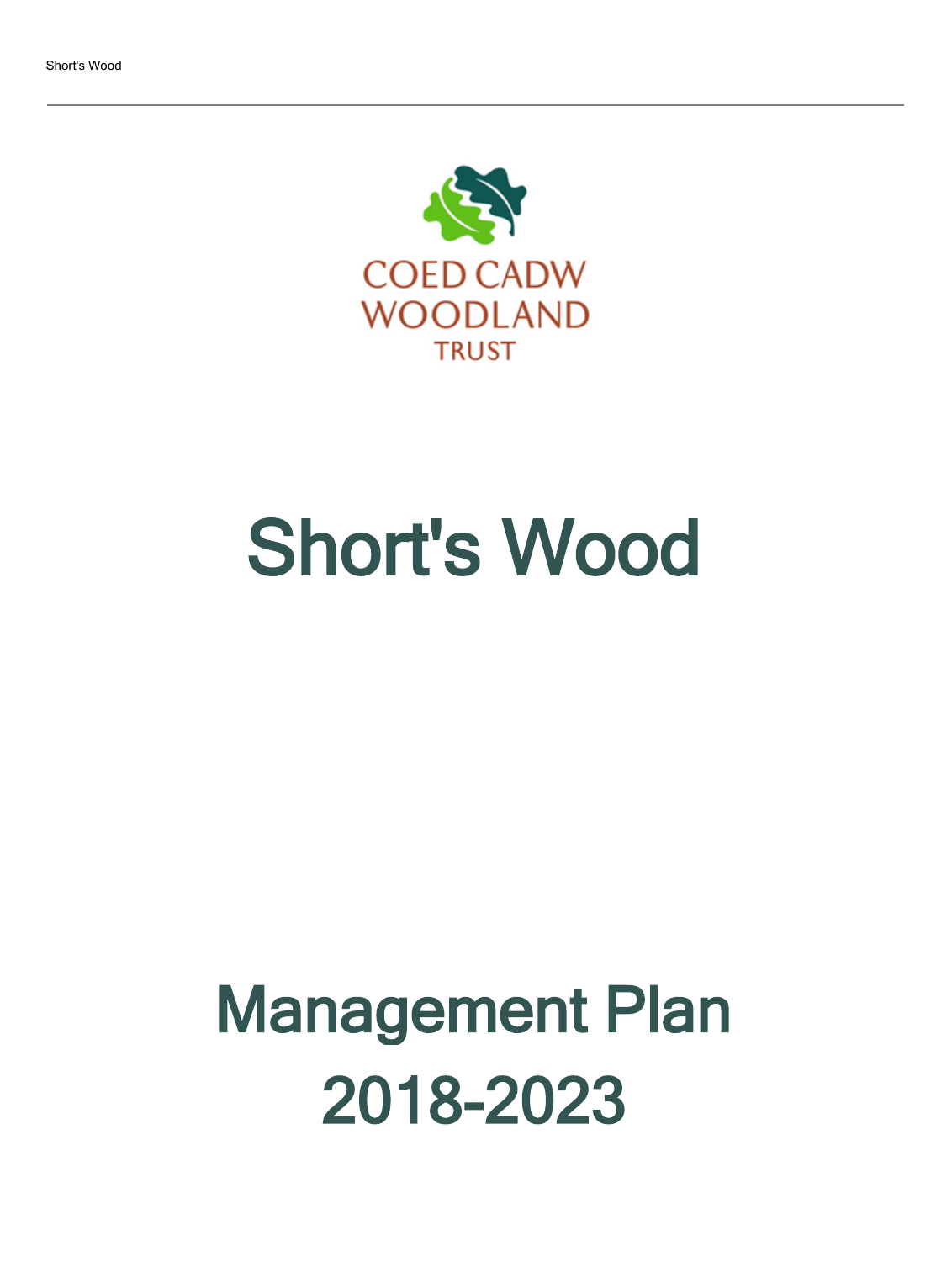### MANAGEMENT PLAN - CONTENTS PAGE

**Introduction** 

Plan review and updating

### Woodland Management Approach

**Summary** 

- 1.0 Site details
- 2.0 Site description
	- 2.1 Summary Description
	- 2.2 Extended Description
- 3.0 Public access information
	- 3.1 Getting there
	- 3.2 Access / Walks
- 4.0 Long term policy
- 5.0 Key Features
- 6.0 Work Programme

Appendix 1: Compartment descriptions **Glossary** 

## MAPS

Access Conservation Features Management

ITEM Page No.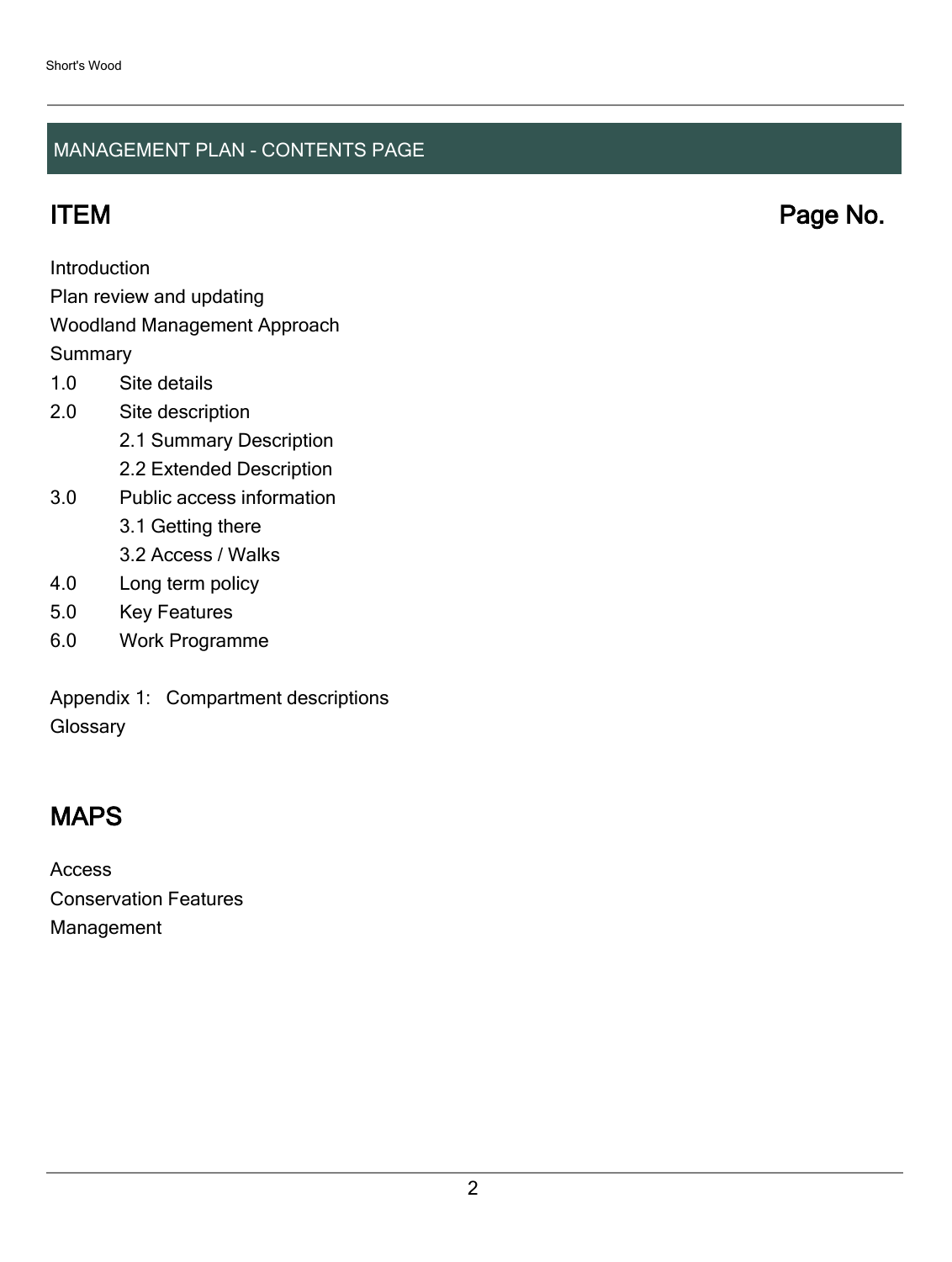## THE WOODLAND TRUST

## INTRODUCTION

The Trust's corporate aims and management approach guide the management of all the Trust's properties, and are described on Page 4. These determine basic management policies and methods, which apply to all sites unless specifically stated otherwise. Such policies include free public access; keeping local people informed of major proposed work; the retention of old trees and dead wood; and a desire for management to be as unobtrusive as possible. The Trust also has available Policy Statements covering a variety of woodland management issues.

The Trust's management plans are based on the identification of Key Features for the site and setting objectives for their management. A monitoring programme (not included in this plan) ensures that these objectives are met and any necessary management works are carried out.

Any legally confidential or sensitive species information about this site is not included in this version of the plan.

## PLAN REVIEW AND UPDATING

The information presented in this Management plan is held in a database which is continuously being amended and updated on our website. Consequently this printed version may quickly become out of date, particularly in relation to the planned work programme and on-going monitoring observations. Please either consult The Woodland Trust website [www.woodlandtrust.org.uk](http://www.woodlandtrust.org.uk/) or contact the Woodland Trust [\(wopsmail@woodlandtrust.org.uk](mailto:wopsmail@woodlandtrust.org.uk)) to confirm

details of the current management programme.

There is a formal review of this plan every 5 years and a summary of monitoring results can be obtained on request.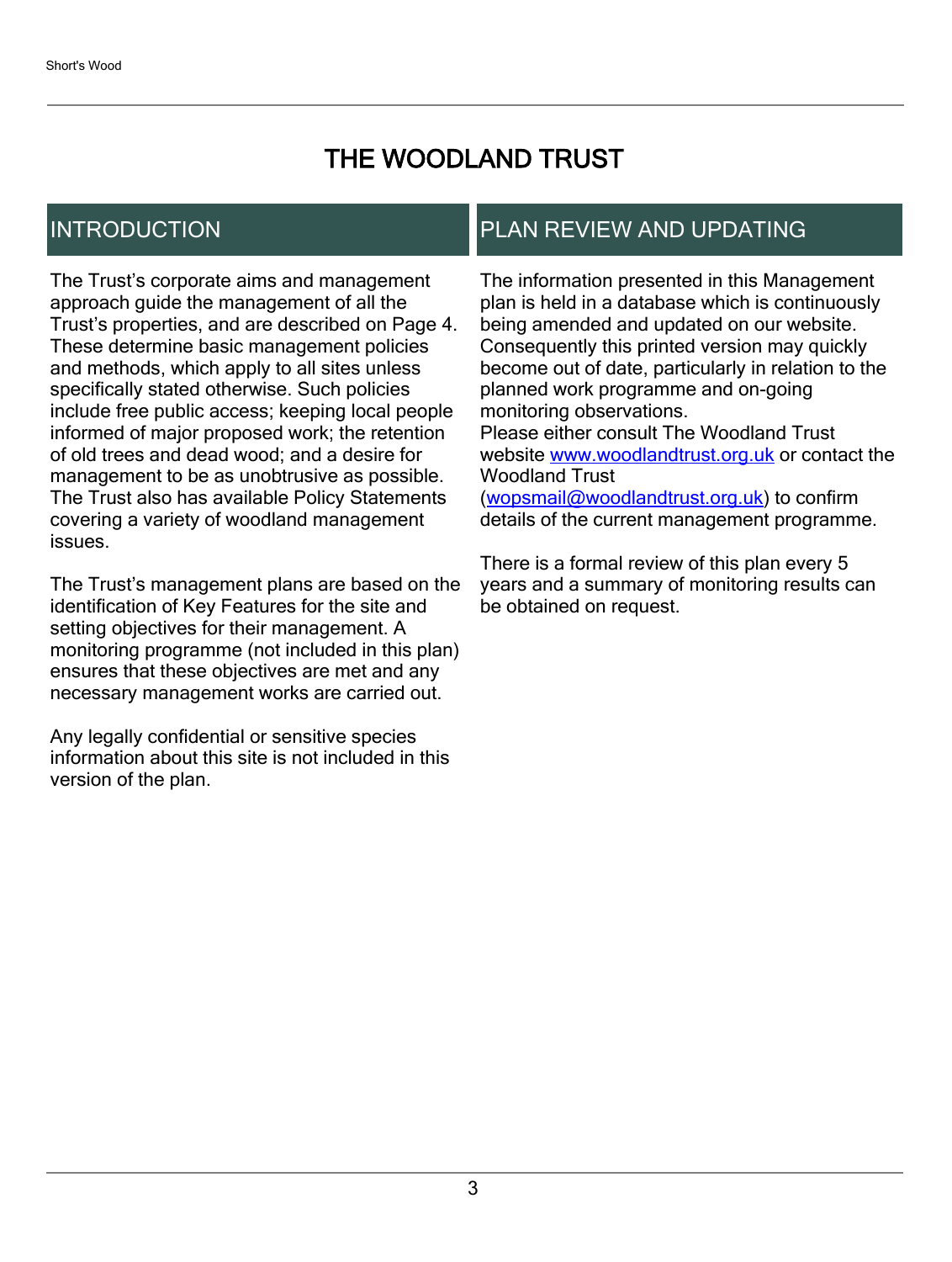## WOODLAND MANAGEMENT APPROACH

The management of our woods is based on our charitable purposes, and is therefore focused on improving woodland biodiversity and increasing peoples' understanding and enjoyment of woodland. Our strategic aims are to:

- Protect native woods, trees and their wildlife for the future
- Work with others to create more native woodlands and places rich in trees
- Inspire everyone to enjoy and value woods and trees

All our sites have a management plan which is freely accessible via our website [www.woodlandtrust.org.uk.](http://www.woodlandtrust.org.uk/) Our woods are managed to the UK Woodland Assurance Standard (UKWAS) and are certified with the Forest Stewardship Council® (FSC®) under licence FSC-C009406 and through independent audit.

In addition to the guidelines below we have specific guidance and policies on issues of woodland management which we review and update from time to time.

We recognise that all woods are different and that the management of our sites should also reflect their local landscape and where appropriate support local projects and initiatives. Guidelines like these provide a necessary overarching framework to guide the management of our sites but such management also requires decisions based on local circumstances and our Site Manager's intimate knowledge of each site.

The following guidelines help to direct our woodland management:

- 1. Our woods are managed to maintain their intrinsic key features of value and to reflect those of the surrounding landscape. We intervene when there is evidence that it is necessary to maintain or improve biodiversity and to further the development of more resilient woods and landscapes.
- 2. We establish new native woodland using both natural regeneration and tree planting, but largely the latter, particularly when there are opportunities for involving people.
- 3. We provide free public access to woods for quiet, informal recreation and our woods are managed to make them accessible, welcoming and safe.
- 4. The long term vision for our non-native plantations on ancient woodland sites is to restore them to predominantly native species composition and semi-natural structure, a vision that equally applies to our secondary woods.
- 5. Existing semi-natural open-ground and freshwater habitats are restored and maintained wherever their management can be sustained and new open ground habitats created where appropriate.
- 6. The heritage and cultural value of sites is taken into account in our management and, in particular, our ancient trees are retained for as long as possible.
- 7. Woods can offer the potential to generate income both from the sustainable harvesting of wood products and the delivery of other services. We will therefore consider the potential to generate income from our estate to help support our aims.
- 8. We work with neighbours, local people, organisations and other stakeholders in developing the management of our woods. We recognise the benefits of local community woodland ownership and management. Where appropriate we allow our woods to be used to support local woodland, conservation, education and access initiatives.
- 9. We use and offer the estate where appropriate, for the purpose of demonstration, evidence gathering and research associated with the conservation, recreational and sustainable management of woodlands. In particular we will develop and maintain a network of long-term monitoring sites across the estate.
- 10 Any activities we undertake will conform to sustainable forest management principles, be appropriate for the site and will be balanced with our primary objectives of enhancing the biodiversity and recreational value of our woods and the wider landscapes.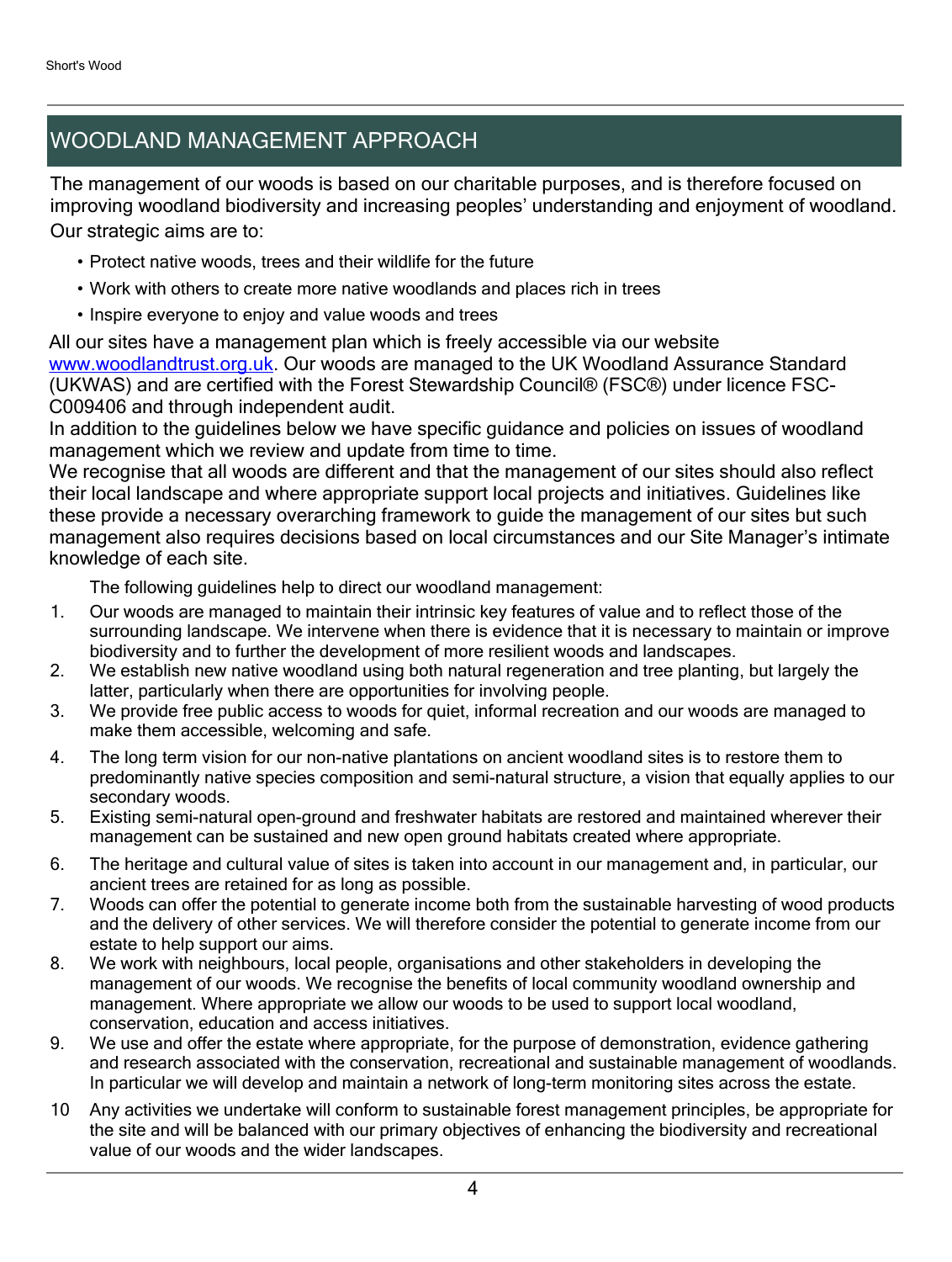## SUMMARY

This public management plan briefly describes the site, specifically mentions information on public access, sets out the long term policy and lists the Key Features which drive management actions. The Key Features are specific to this site - their significance is outlined together with their long (50 year+) and short (5 year) term objectives. The short term objectives are complemented by a detailed Work Programme for the period of this management plan. Detailed compartment descriptions are listed in the appendices which include any major management constraints and designations. A short glossary of technical terms is at the end. The Key Features and general woodland condition of this site are subject to a formal monitoring programme which is maintained in a central database. A summary of monitoring results is available on request.

## 1.0 SITE DETAILS

| Site name:      | Short's Wood                        |
|-----------------|-------------------------------------|
| Location:       | Frondeg, Mynydd Nefyn, Pwllheli     |
| Grid reference: | SH317403, OS 1:50,000 Sheet No. 123 |
| Area:           | 0.58 hectares (1.43 acres)          |
| Designations:   | Area of Outstanding Natural Beauty  |

## 2.0 SITE DESCRIPTION

#### 2.1 Summary Description

Short's Wood is a small woodland on the slopes of Mynydd Nefyn on the Llyn Penisula. It comprises a wide variety of tree and shrubs, including sycamore, ash, oak, holly, birch, elder, hawthorn, alder, hazel and yew.

#### 2.2 Extended Description

Short's Wood, named in memory of the donor, is a small planted woodland on the slopes of Mynydd Nefyn in the Llyn Penisula AONB. The planting, dating back to 1991, included a wide variety of species, notably sycamore, with ash, oak, holly, birch, elder, hawthorn, alder, hazel, yew and occasional exotics. Along the roadside ditch and on the site of an old well a number of willows occur. The ground flora is generally sparse on the lower slopes, comprising mainly fern and ivy, grading into dense bramble and bracken near the upper boundary wall. Epiphytic lichens are present on some of the more established trees. The site is surrounded on two sides by small fields of semiimproved grassland and lies between a minor road and the plantation spruce of Coed Mynydd Nefyn. There is also a property and garden adjacent, reached by a track that also serves as access to the woodland, from which a number of exotic species are spreading. 'Landlocked' within the site there is a covered reservoir, owned and maintained by the water company. A public footpath crosses the site and allows access to Coed Mynydd Nefyn.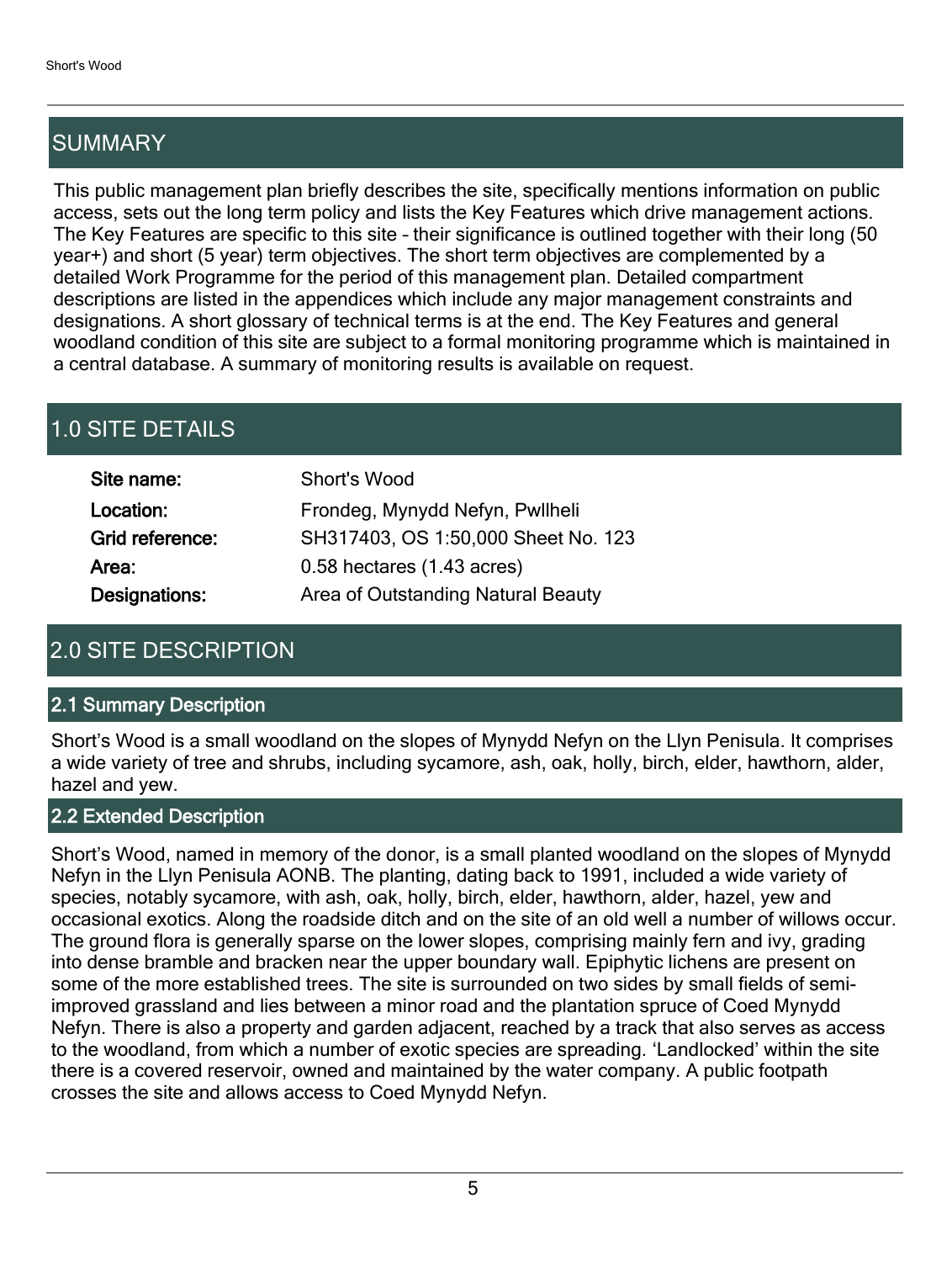## 3.0 PUBLIC ACCESS INFORMATION

#### 3.1 Getting there

There is no formal parking, however, it is possible to leave a vehicle by the minor road at the entrance to the vehicle track serving Caer Gorlan which skirts the wood. A stone marker identifies the wood's name and planting date. A public footpath traverses the site boundary, entering Coed Mynydd Nefyn via a ladder stile/ wall gap. An access track to the covered reservoir is maintained by the water company.

The nearest bus stop is located at the crossroads in Nefyn, approximately 1 1/2km to the west. The nearest public toilets are in Nefyn and are open year round (Radar key facilities available).

3.2 Access / Walks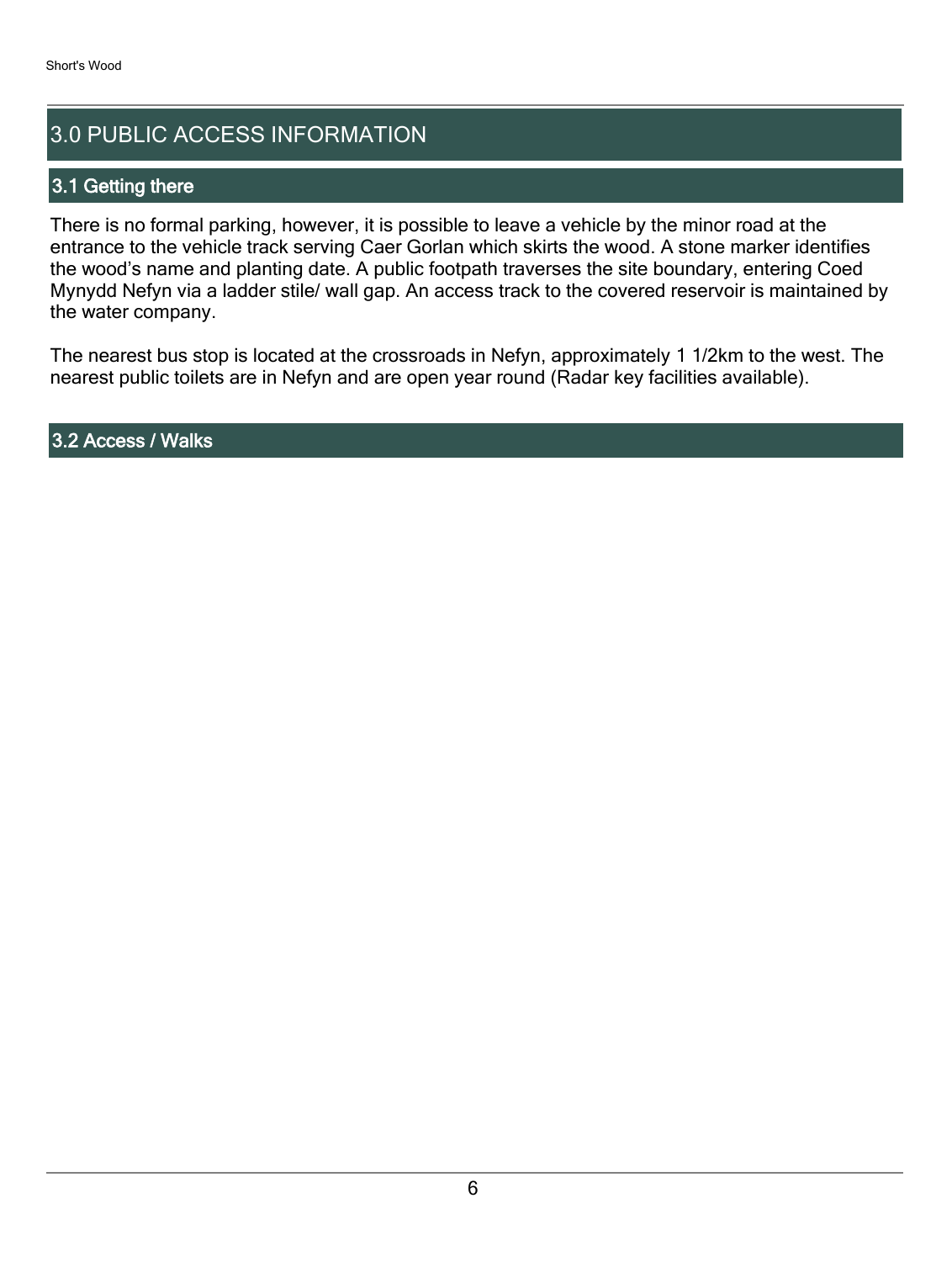## 4.0 LONG TERM POLICY

The woodland will develop, over time, a largely semi-natural character, with a variety of tree species present and a ground flora typical of woodland in the locality. There will be some more open areas where coarse vegetation, particularly bracken and bramble, will provide nesting habitat for birds. A small number of trees will be retained to senescence where safe to do so, however, trees near overhead cables may be subject to periodic coppicing. Exotic species will be controlled if proving invasive. The woodland will provide a small pocket of semi-natural habitat adding variety within the farmed landscape. The public footpath will continue to provide access through the site.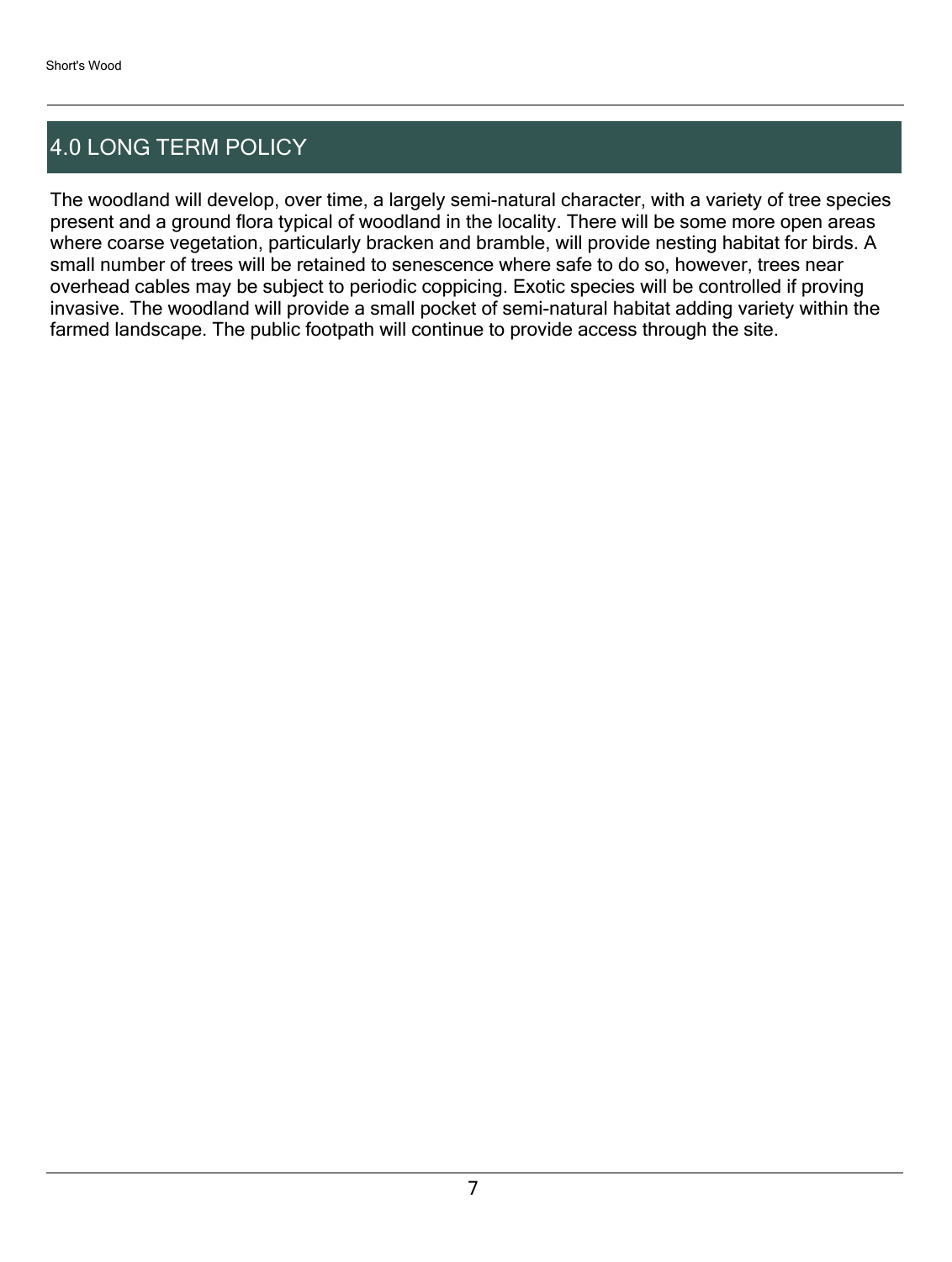## 5.0 KEY FEATURES

The Key Features of the site are identified and described below. They encapsulate what is important about the site. The short and long-term objectives are stated and any management necessary to maintain and improve the Key Feature.

| <b>6.0 WORK PROGRAMME</b> |                     |                    |        |  |  |  |  |  |
|---------------------------|---------------------|--------------------|--------|--|--|--|--|--|
| l Year                    | <b>Type of Work</b> | <b>Description</b> | Due By |  |  |  |  |  |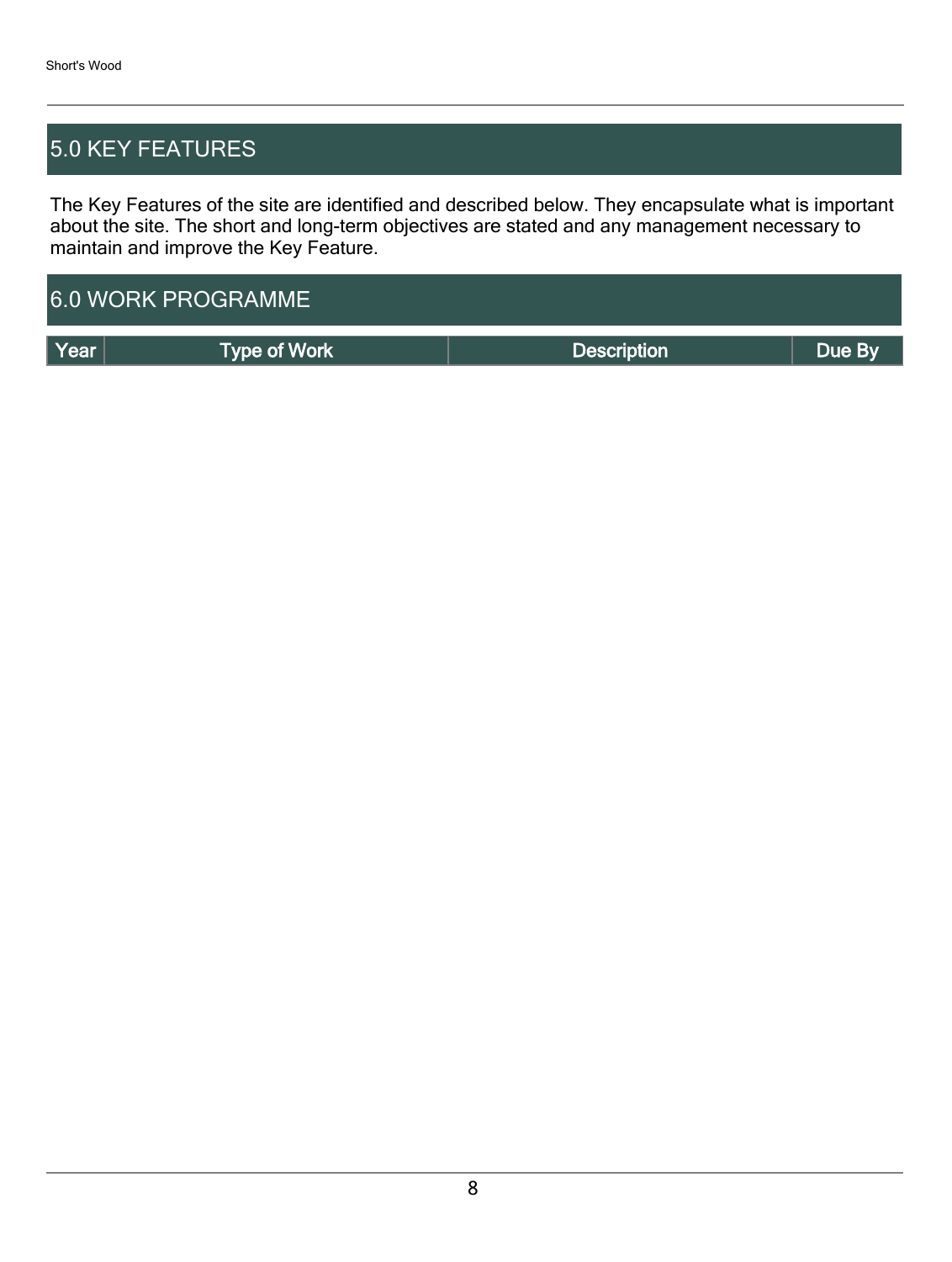## APPENDIX 1: COMPARTMENT DESCRIPTIONS

| Cpt<br>No. | l'Area ∥<br>(ha) | <b>Main</b><br><b>Species</b> | $\gamma$ ear $\nu$ | Management<br>Regime       | <b>Maior</b><br>Management<br><b>Constraints</b> | Key Features<br><b>Present</b> | <b>Designations</b> |
|------------|------------------|-------------------------------|--------------------|----------------------------|--------------------------------------------------|--------------------------------|---------------------|
| 1a         |                  | 1.10 $ Sycamor $<br>e         |                    | 1991 Wood<br>establishment | Services &<br>wayleaves                          |                                |                     |

The site comprises a single compartment, largely planted in 1991 with a wide range of mainly broadleaved species, predominantly sycamore with oak, ash, holly, elder, hawthorn, birch, hazel, alder and beech, with yew and occasional exotics. Tree guards have been removed or degraded. The planting has generally established well, although the ash is prone to canker/ ash dieback and the salty air may slow growth. Along the roadside ditch and on the site of an old well a number of willows occur. The ground flora is generally sparse on the lower slopes, comprising mainly fern and ivy, grading into dense bramble and bracken near the upper boundary wall, where planting is sparse or has failed. Epiphytic lichens are present on some of the more established trees. The site is open to the minor road. The boundary to the north east comprises a drystone wall and fence, generally in good condition. The boundary to the south west comprises a drystone wall in poor condition, backing onto the spruce plantation of Coed Mynydd Nefyn (managed by Tilhill, undergoing clearfell 2017-2018). The western boundary comprises an old clawdd, with occasional hawthorn, over which exotic garden species are spreading from the neighbouring house. The drystone wall continues along the edge of the access track, which is ungated. An 'island' within the site contains a covered reservoir, maintained by the water company, who also maintain an access track to their gate. A public footpath from the minor road follows the vehicle track (which serves the adjacent Cae'r Gorlan) and then continues along a narrow path to the boundary with Coed Mynydd Nefyn.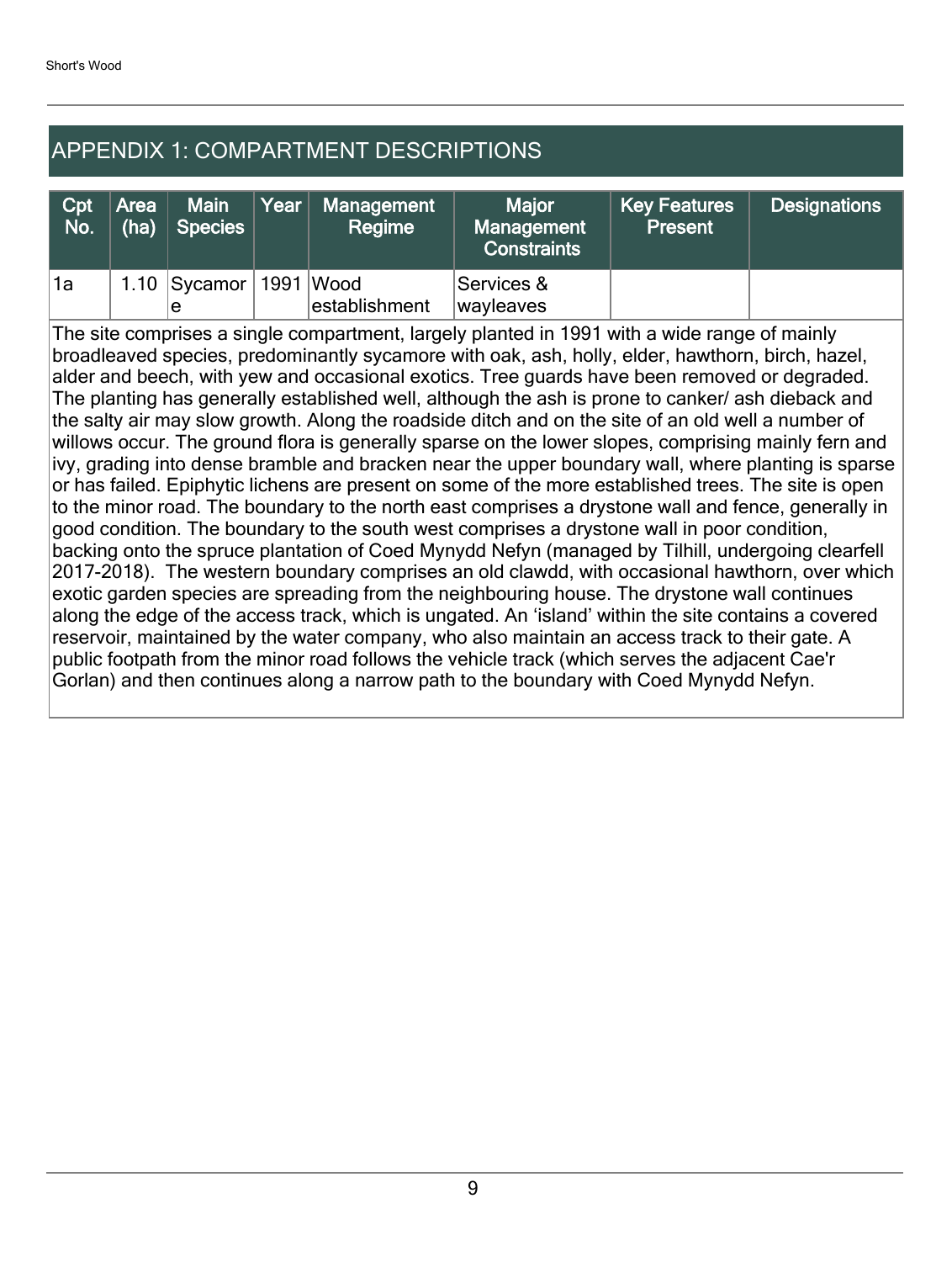## **GLOSSARY**

#### Ancient Woodland

Ancient woods are defined as those where there has been continuous woodland cover since at least 1600 AD. In Scotland ancient woods are defined strictly as sites shown as semi-natural woodland on the 'Roy' maps (a military survey carried out in 1750 AD, which is the best source of historical map evidence) and as woodland all subsequent maps. However, they have been combined with long-established woods of semi-natural origin (originating from between 1750 and 1860) into a single category of Ancient Semi-Natural Woodland to take account of uncertainties in their identification. Ancient woods include Ancient Semi-Natural Woodland and plantations on Ancient Woodland Sites (see below). May support many species that are only found in ancient woodland.

#### Ancient Semi - Natural Woodland

Stands in ancient woods defined as those consisting predominantly of native trees and shrubs that have not obviously been planted, which have arisen from natural regeneration or coppice regrowth.

#### Ancient Woodland Site

Stands in ancient woods that have been converted to plantations, of coniferous, broadleaved or mixed species, usually for timber production, including plantations of native species planted so closely together that any semi-natural elements of the understorey have been suppressed.

#### Beating Up

Replacing any newly planted trees that have died in the first few years after planting.

#### **Broadleaf**

A tree having broad leaves (such as oak) rather than needles found on conifers (such as Scots pine).

#### **Canopy**

The uppermost layer of vegetation in a woodland, or the upper foliage and branches of an individual tree.

#### Clearfell

Felling of all trees within a defined area.

#### **Compartment**

Permanent management division of a woodland, usually defined on site by permanent features such as roads. See Sub-compartments.

#### **Conifer**

A tree having needles, rather than broadleaves, and typically bearing cones.

#### Continuous Cover forestry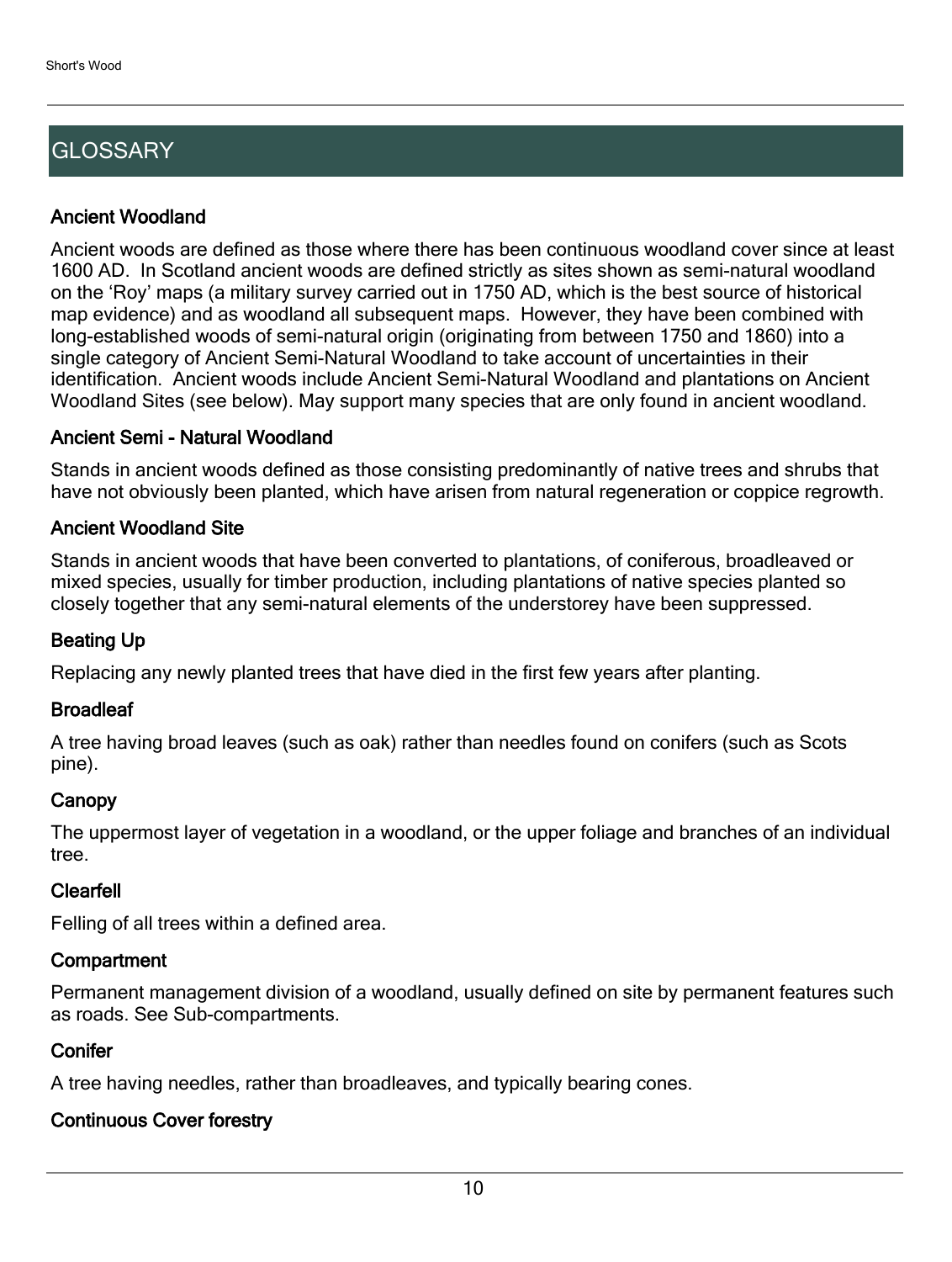A term used for managing woods to ensure that there are groups or individual trees of different ages scattered over the whole wood and that some mature tree cover is always maintained. Management is by repeated thinning and no large areas are ever completely felled all at once.

#### **Coppice**

Trees which are cut back to ground levels at regular intervals (3-25 years).

#### Exotic (non-native) Species

Species originating from other countries (or other parts of the UK) that have been introduced by humans, deliberately or accidentally.

#### Field Layer

Layer of small, non-woody herbaceous plants such as bluebells.

#### Group Fell

The felling of a small group of trees, often to promote natural regeneration or allow planting.

#### Long Term Retention

Discrete groups of trees (or in some cases single trees) that are retained significantly past their economic felling age. Operations may still be carried out within them and thinning is often necessary to maintain stability.

#### Minimum Intervention

Areas where no operations (such as thinning) will take place other than to protect public safety or possibly to control invasive exotic species.

#### Mixed Woodland

Woodland made up of broadleaved and coniferous trees.

#### National vegetation classification (NVC)

A classification scheme that allows an area of vegetation to be assigned to the standardised type that best matches the combination of plant species that it contains. All woodlands in the UK can be described as being one of 18 main woodland types (W1 - W18), which principally reflect soil and climatic conditions. For example, Upland Oakwoods are type W11, and normally occur on well drained infertile soils in the cooler and wetter north and west of Britain. Each main type can be subdivided into numerous subtypes. Most real woods contain more than one type or sub-type and inevitably some woods are intermediate in character and can't be properly described by any sub type.

#### Native Species

Species that arrived in Britain without human assistance.

#### Natural Regeneration

Naturally grown trees from seeds falling from mature trees. Also regeneration from coppicing and suckering.